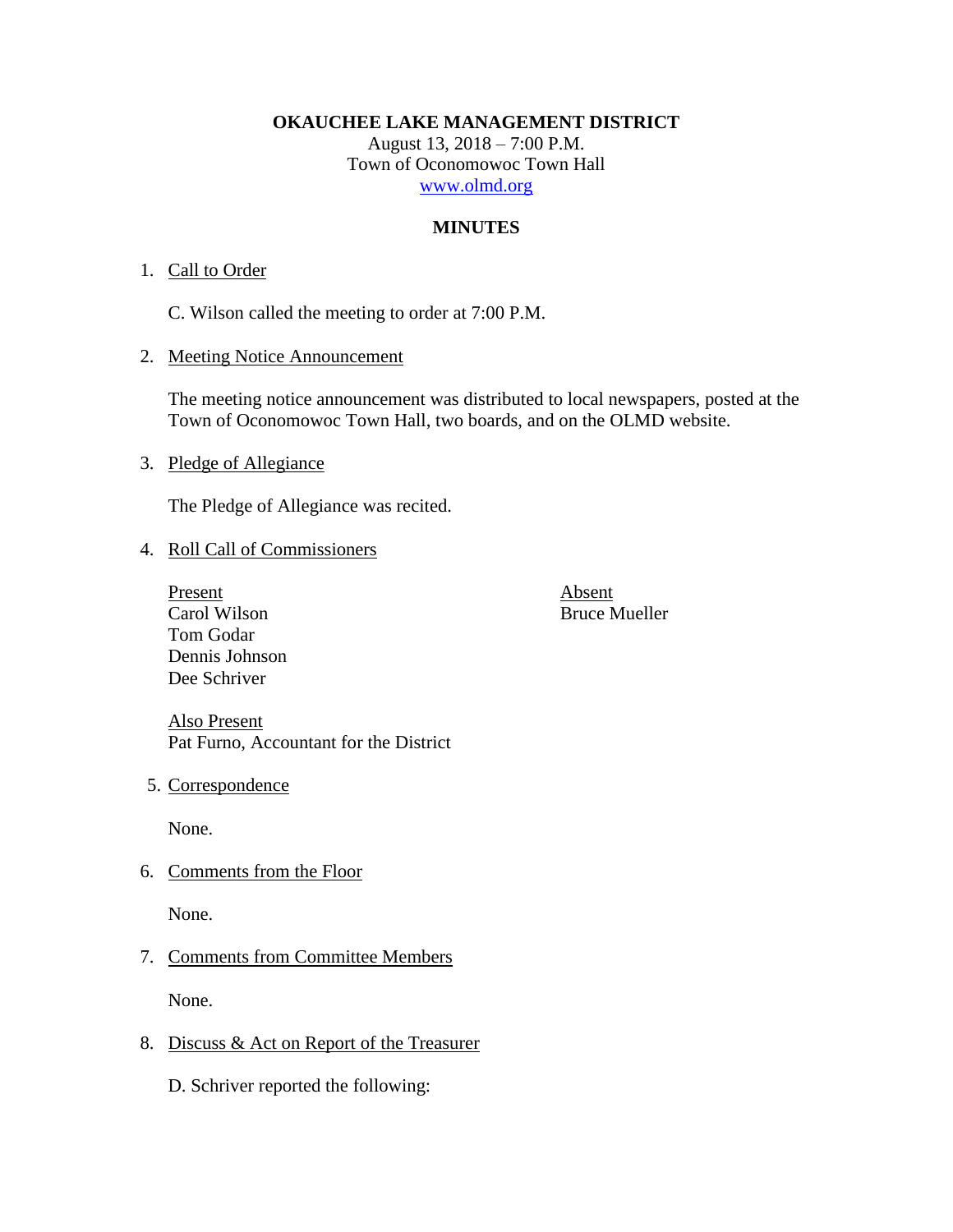Okauchee Lake Management District Meeting August 13, 2018 Page 2 of 4

| Total Revenues:     | \$328,683.27 |
|---------------------|--------------|
| Total Expenditures: | \$184,419.74 |
| Total:              | \$144,263.53 |

**D. Johnson moved to accept the Report of the Treasurer as presented. T. Godar seconded the motion. There was no further discussion. All were in favor. Motion carried unanimously.**

8. Approve Checks & Vouchers

**D. Johnson moved to approve bills to be paid. D. Schriver seconded the motion. There was no further discussion. All were in favor. Motion carried.**

10. Approve Minutes of the Previous Meeting

**D. Schriver moved to approve the July 9, 2018 meeting minutes as presented. D. Johnson seconded the motion. There was no further discussion. All were in favor. Motion carried.**

**D. Johnson moved to approve the July 23, 2018 (Budget Workshop) meeting minutes as presented. C. Wilson seconded the motion. There was no further discussion. All were in favor. Motion carried.**

#### 11. Aquatic Plant Management Report

D. Johnson reported issues with lake weeds continued. The Highway C area continued to have wed drifting into shore. Advertisements for continued fall clean-up help had been placed in the newspaper and on the OLMD website with little response. Additional dump sites were being sought for next year. Compensation for farmers willing to provide a collection site would require additional discussion and action in the future if necessary.

a. Discuss & Act On Okauchee Lake Chemical Weed Spraying Program

The DNR had restricted chemical weed spraying after July 4 of this year for Tierney Bay and other portions of the lake due to adversely impacted the native plants. The impact in the fall treatment posed more of an impact to native plants than the spring chemical treatments. Some areas of the lake were not considered a substantial problem to warrant fall chemical treatments. For those areas of the lake where treatment was allowed, only a 50 foot wide navigational channel was allowed for spraying. This would equate to spraying approximately 40% of the weeds in certain areas.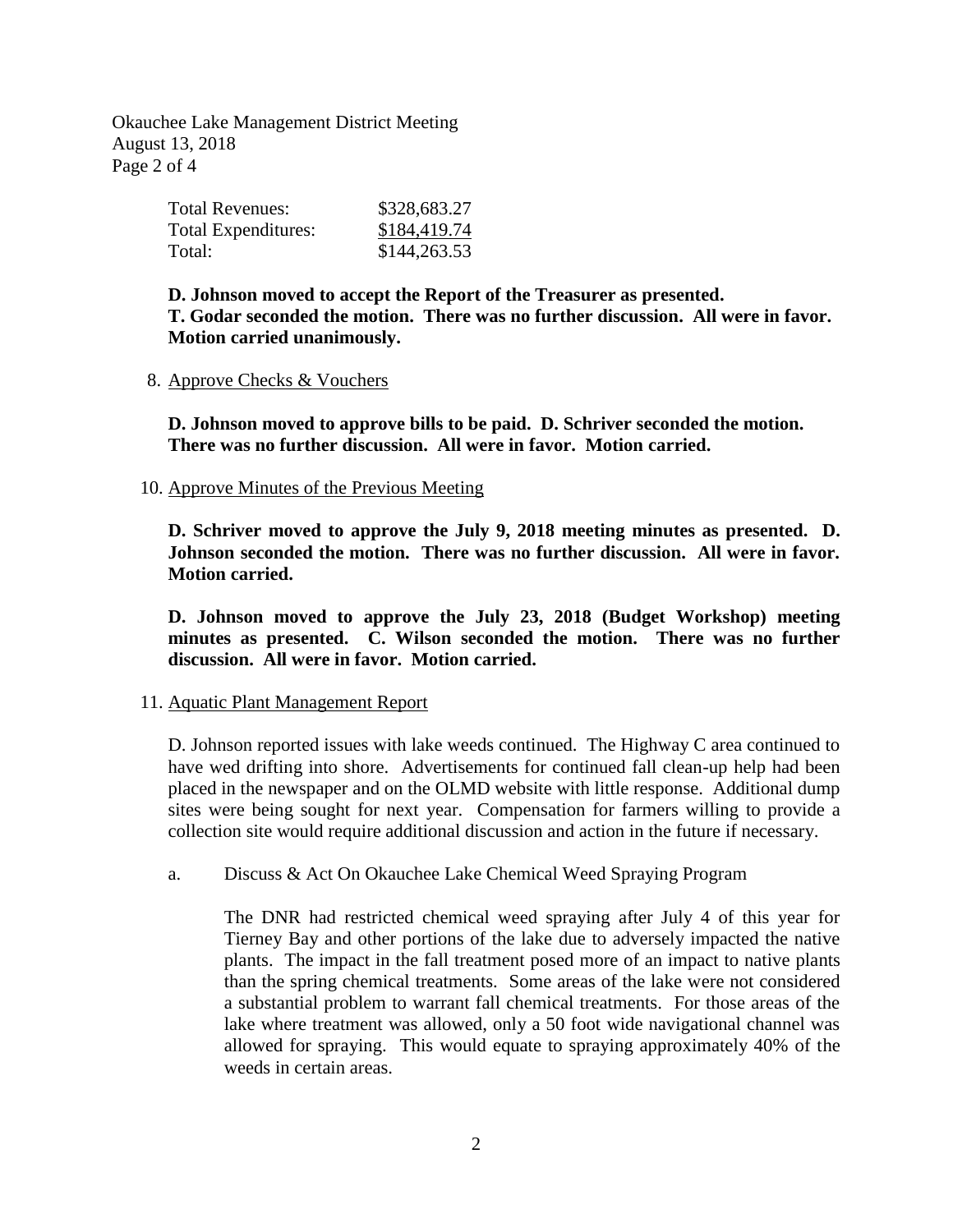Okauchee Lake Management District Meeting August 13, 2018 Page 3 of 4

> **Brian Suffern, of Marine BioChem,** was present. He had traveled to Madison with D. Johnson to meet with DNR representatives in this matter. Historically, when a fall treatment was conducted, there would be little to no milfoil the following spring. DNR staff used data collection in their studies of this matter from northern lakes. Okauchee Lake was an urban lake unlike the northern lakes. Data collection was available dating back to 1974; however, additional review of the data would take place in October of this year by DNR staff. Discussion ensued regarding the historic use of chemical treatments relative to the lake data collected regarding weed growth. Commissioners discussed how best to manage the weed growth in the future. Survey work would take place in various bays regarding weed growth over a period of time. Information could be gathered from other lake districts with similar problems. DNR evidence supporting the conclusion made by the DNR related to weed growth and chemical treatments was needed. D. Johnson would discuss the matter further with DNR staff and provide additional information at a future OLMD meeting.

#### 12. Update on Clean Boats, Clean Waters Grant Program

Information soliciting community volunteers for the Clean Boats, Clean Waters program had been provided in several opportunities and at various community events over the summer to no avail. Finding volunteers was difficult without offering a hiring program. The grant program did not provide enough money to fully fund a summer long program. He would research the opportunities for assistance with this program in the future and provide additional information at the next regular OLMD meeting.

#### 13. Discuss Jurisdiction Regarding Length Of Boat Docks

No discussion.

#### 14. Discuss & Act On Jurisdiction On The Number Of Boat Slips Per Resident

Several properties had boats that exceeded the allowed number of boat slips per residential property. It was noted that for the first 50 feet of shoreline owned, two boats and two watercraft were allowed. For every 50 feet after that, one boat and one watercraft were allowed. The DNR provided enforcement of this issue on a complaint driven basis. Identification numbers located on the side of the excess boats were required in the complaint.